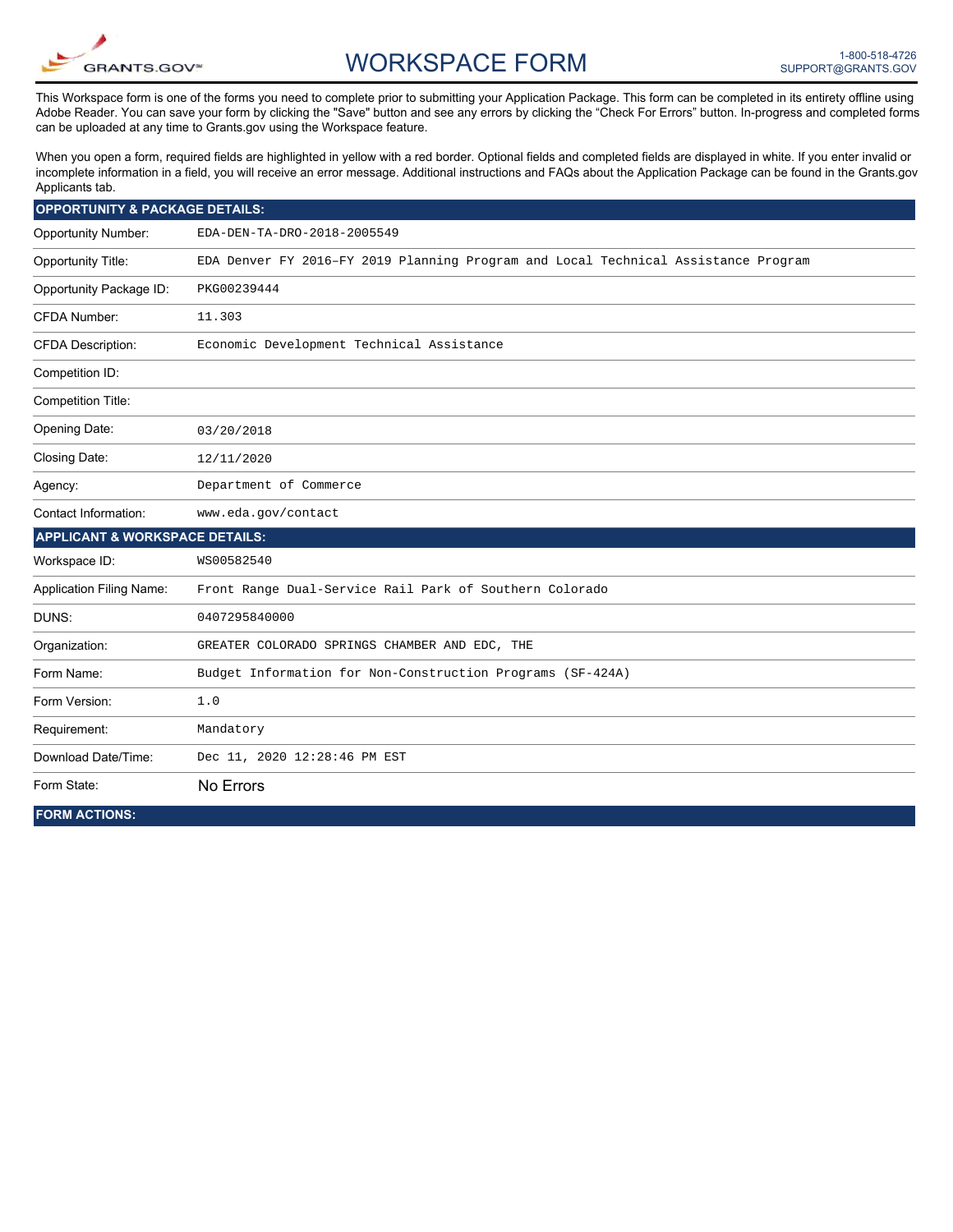| コクリングリーク<br>Lype and Date  |                                           | Total<br>$\widehat{\mathbf{e}}$                                            | 6,500.00<br>↮                                                                                                 | 34,000.00                                              | 23,500.00                                                          | 11,000.00                     | 75,000.00<br>$\boldsymbol{\varphi}$ |
|----------------------------|-------------------------------------------|----------------------------------------------------------------------------|---------------------------------------------------------------------------------------------------------------|--------------------------------------------------------|--------------------------------------------------------------------|-------------------------------|-------------------------------------|
|                            | New or Revised Budget                     | Non-Federal<br>$\epsilon$                                                  | ↮                                                                                                             |                                                        |                                                                    |                               | $\boldsymbol{\varphi}$              |
| SECTION A - BUDGET SUMMARY |                                           | Federal<br>$\widehat{\mathbf{e}}$<br>Non-Federal<br>$\widehat{\mathbf{c}}$ | ↮<br>2,600.00                                                                                                 | 13,600.00                                              | 9,400.00                                                           | 4,400.00                      | $\rightarrow$<br>30,000.00          |
|                            | Estimated Unobligated Funds               | Federal<br>$\widehat{\mathbf{c}}$                                          | ↮<br>3,900.00<br>↮                                                                                            | 20,400.00                                              | 14,100.00                                                          | 6,600.00                      | Ø<br>45,000.00<br>$\pmb{\varphi}$   |
|                            | Domestic Assistance<br>Catalog of Federal | Number<br>ê                                                                | 11.302;11.303                                                                                                 | 11.302;11.303                                          | 11.302;11.303                                                      | 11.302;11.303                 |                                     |
|                            | Grant Program<br>Function or              | Activity<br>$\widehat{a}$                                                  | ECONOMIC DEVELOPMENT<br>CORPORTATION<br>WORK FORCE ANALYSIS<br>& FISCAL AGENCY BY<br>CS CHAMBER AND<br>$\div$ | LOCAL INFRASTRUCTURE<br>CAPACITY<br>$\dot{\mathbf{v}}$ | DUAL SERVICE AND<br>FREIGHT RAIL<br>CAPACITY<br>$\dot{\mathbf{c}}$ | INTGRATED REPORT<br>$\vec{r}$ | <b>Totals</b><br>ю,                 |

BUDGET INFORMATION - Non-Construction Programs **BUDGET INFORMATION - Non-Construction Programs**

OMB Number: 4040-0006<br>Expiration Date: 02/28/2022 OMB Number: 4040-0006 Expiration Date: 02/28/2022 Standard Form 424A (Rev. 7- 97)<br>Prescribed by OMB (Circular A -102) Page 1 Standard Form 424A (Rev. 7- 97) Prescribed by OMB (Circular A -102) Page 1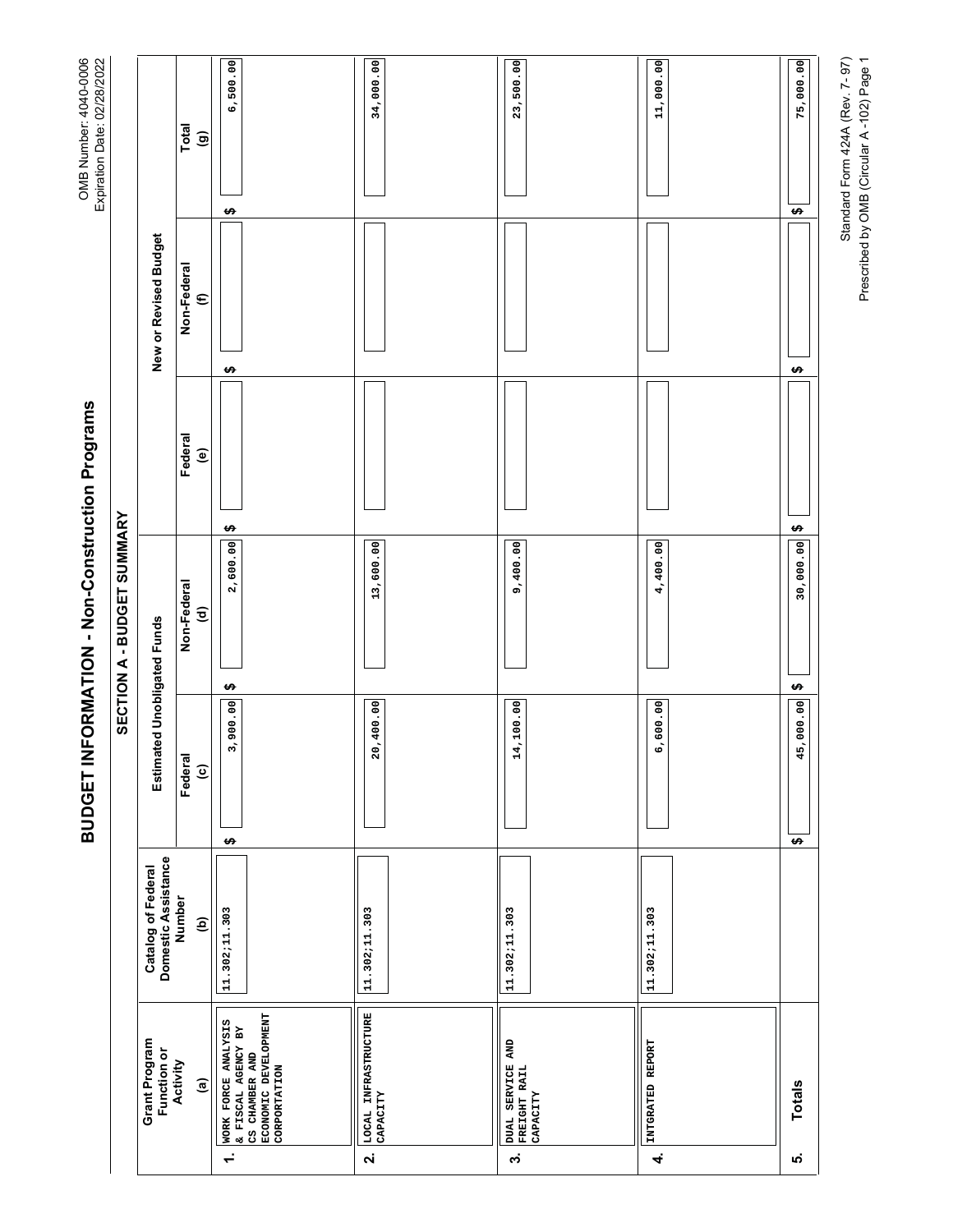5,200.00 Standard Form 424A (Rev. 7-97) 1,300.00 68,500.00 Standard Form 424A (Rev. 7- 97) 75,000.00 75,000.00 **5,200.00 1,300.00 68,500.00 75,000.00 75,000.00** Total (5)  $(3)$  (7)  $(4)$  (4)  $(5)$  (8)  $(6)$ **\$\$\$\$\$** 11,000.00 11,000.00 11,000.00 **11,000.00 11,000.00 11,000.00** INTGRATED REPORT **INTGRATED REPORT**  $\widehat{f}$ **\$ \$ \$** 23,500.00 23,500.00 23,500.00 **23,500.00 23,500.00 23,500.00** GRANT PROGRAM, FUNCTION OR ACTIVITY GRANT PROGRAM, FUNCTION OR ACTIVITY<br>|(3) DUAL SERVICE AND<br>FREIGHT RAIL<br>CAPACITY **DUAL SERVICE AND FREIGHT RAIL CAPACITY Authorized for Local Reproduction Authorized for Local Reproduction \$ \$ \$ LOCAL INFRASTRUCTURE**  LOCAL INFRASTRUCTURE<br>CAPACITY 34,000.00 34,000.00 34,000.00 **34,000.00 34,000.00 34,000.00 CAPACITY**  $\overline{2}$ **\$\$ \$** WORK FORCE ANALYSIS<br>& FISCAL AGENCY BY<br>CS CHAMBER AND<br>ECONOMIC DEVELOPMENT<br>CORPORTATION **ECONOMIC DEVELOPMENT**   $5,200.00$ 6,500.00 1,300.00 6,500.00 **WORK FORCE ANALYSIS 5,200.00 1,300.00 6,500.00 6,500.00 & FISCAL AGENCY BY CS CHAMBER AND CORPORTATION**  $\widehat{\Xi}$ **\$ \$ \$** i. Total Direct Charges (sum of 6a-6h) **i. Total Direct Charges (sum of 6a-6h)** k. TOTALS (sum of 6i and 6j) **k. TOTALS (sum of 6i and 6j)** 6. Object Class Categories **6. Object Class Categories** j. Indirect Charges **j. Indirect Charges** b. Fringe Benefits **b. Fringe Benefits** g. Construction **g. Construction** d. Equipment f. Contractual **f. Contractual d. Equipment** a. Personnel 7. Program Income **a. Personnel 7. Program Income** e. Supplies **e. Supplies** c. Travel **c. Travel h. Other**

SECTION B - BUDGET CATEGORIES **SECTION B - BUDGET CATEGORIES**

Prescribed by OMB (Circular A-102) Page 1A Prescribed by OMB (Circular A -102) Page 1A